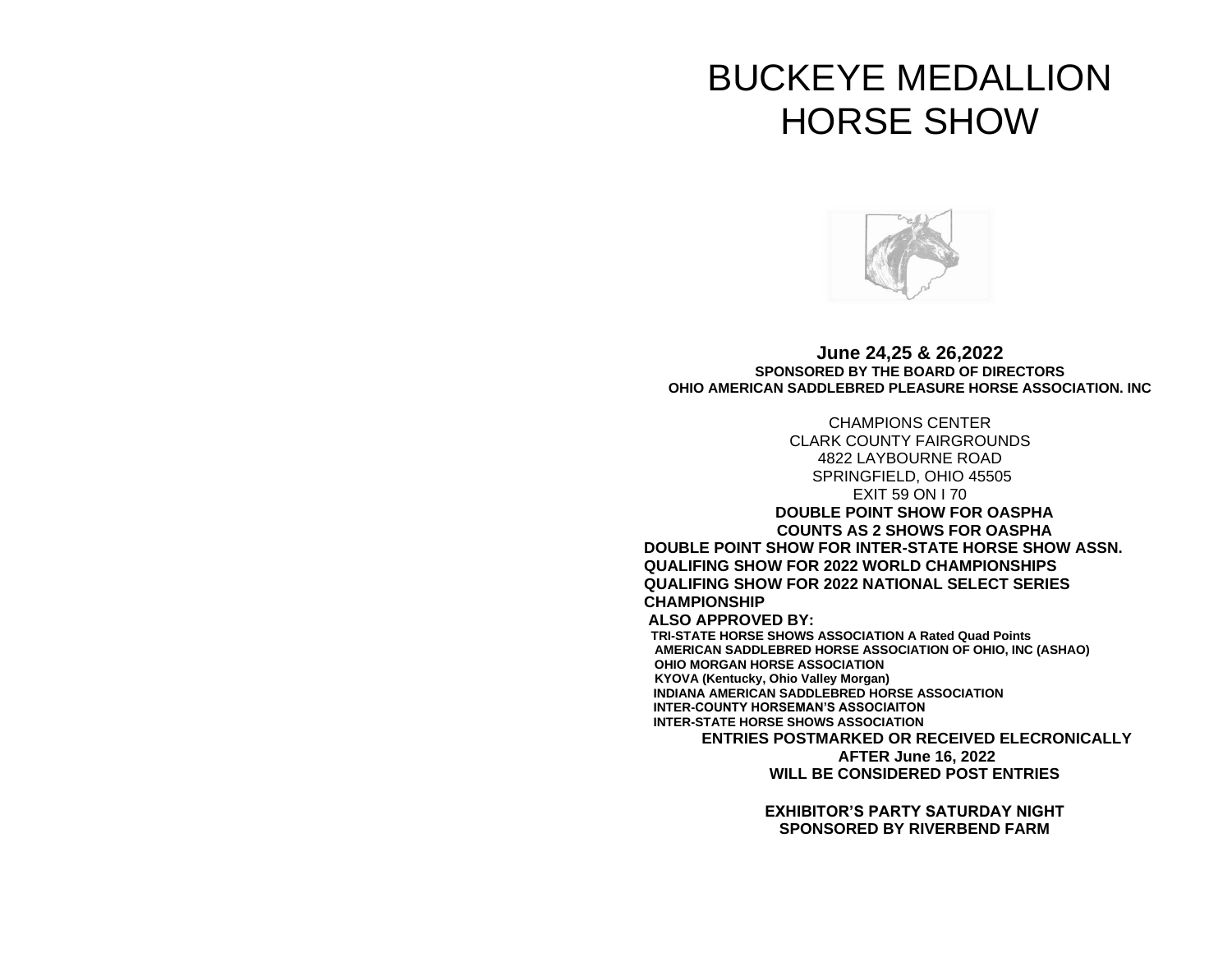# **THE FOLLOWING PEOPLE HAVE BEEN INVITED TO OFFICIATE**

### **JUDGE**

#### **ASB, HACKNEY, ROADSTER, EQUITATION, MORGAN, PARADE, OPEN CLASSES & ACADEMY CLASSES**

### **RINGMASTER**

MR. RANDY DINIUS, HUNTINGTON, IN

**ANNOUNCER** MR. DAVID RICE, BOWLING GREEN, OH

# **ORGANIST**

#### **PHOTOGRAPHER**

TBD

TBD

**FARRIER**

JUSTIN HARWOOD, NEW HOLLAND, OH **PADDOCK**

JUSTIN HARWOOD, NEW HOLLAND, OH

# **SEND ALL ENTRIES TO EQUISTAR UNLIMITED CLOSING DATE JUNE 16, 2022**

#### **MANAGER**

JUDY M. PETERS, 225 Twp. Rd 158, Ashley, OH 43003 614-402-1260 Cell phone email: allhorseshows2@gmail.com

# **BOARD OF DIRECTORS**

JUDY M. PETERS PRESIDENT CANDY GIERKE POINT SECY COLLEEN MARTIN-VICE PRESIDENT JUDY PETERS -TREASURER CANDY GIERKE-CORRESPONDING & MEMBERSHIP SECRETARY CHERI ULREY TERI SHAW MORGAN KREBS COLLEEN MARTIN MARY KAY ZIMMERLY HOLLY FERGUSON  **SHOW SECRETARY**

**Send all entries to: EQUISTAR UNLIMITED LLC**

 **225 TOWNSHIP ROAD 158 ASHLEY, OH 43003 614-402-1260 allhorseshows2@gmail.com.net**

Bedding orders can be made on your entry blank or by calling Judy Peters 614-402-1260. Pre-ordering must be done by **August 25,2021 SHOW COMMITTEE**

### CANDY GIERKE COLLEEN MARTIN

JUDY M. PETERS MORGAN KREBS

**BUCKEYE MEDALLION HORSE SHOW RULES AND REGULATIONS**

Guided by USEF Rules where applicable. Management reserves the right to make any judgments necessary and changes to this show schedule as needed for efficiency. Barn calls are a courtesy you need to listen well to all announcements. No refunds for missed classes. 1. **ENTRIES: Must** be signed by owner, agent or parent (if exhibitor is a minor). Horse registration numbers and **REGISTRATION PAPERS MUST** be given with entry or Available at the show.

#### **2. ALL HORSES FROM OUT OF STATE MUST HAVE A NEGATIVE COGGINS AND A HEALTH CERTIFICATE WITHIN 30 DAYS OF THE SHOW. Office Fee \$12.00 per horse \$12.00 Per Academy Rider**

Post entries 50% Additional Fee (Except championships and academy classes) **Post entries accepted 1 hour prior to the session**!**!**

**3. ADMISSION TO THE GROUNDS: Thursday June 23,2022**

**4. CAMPERS: \$90 for the show. Will be paid on your entry through the show office.**  Parking in designated areas only. Camping sticker must be displayed. Those not displaying camping permit will be accessed a \$100 penalty.

**5. SECRETARIES OFFICE: Opens Noon Thursday June 23,2022 Judy's Cell phone: 614-402-1260**

### **SADDLE SEAT EQUITATION**

| Class | Fee  | Description                             | Session       |
|-------|------|-----------------------------------------|---------------|
| 86    | \$10 | SS/ Equitation 17 & under               | Sat Afternoon |
| 25    | \$10 | <b>UPHA Challenge Cup</b>               | Fri Evenong   |
| 31    | \$10 | Adult Saddle Seat Equitation 19 & over  | Fri Evening   |
| 112   | \$15 | <b>Adult Saddle Seat Equitation</b>     | Sat Evening   |
|       |      | Championship                            |               |
| 157   | \$15 | Championship Qualifying Classes 25 & 86 | Sunday        |
|       |      |                                         | Afternoon     |

### **SADDLE SEAT EQUITATION 10 & UNDER**

| 23  | \$10 | UPHA 10& Under WT                 | Fri Evening   |
|-----|------|-----------------------------------|---------------|
| 67  | \$10 | SS/E 10 & Under horse & pony W/T  | Sat Afternoon |
| 140 | \$15 | SS/Eq W/T 10 & Under Championship | Sun Afternoon |

### **HUNT SEAT EQUITATION**

| Class | Fee  | Description                                  | Session     |
|-------|------|----------------------------------------------|-------------|
| 106   |      | \$10   Hunt Seat Equitation 17 Years & Under | Sat Evening |
| 115   | \$15 | Hunt Seat Equitation Championship            | Sun Morn    |

### **FRIESIAN/PART FRIESIAN DIVISION**

### **All classes open to Purebred and part bred Friesian horses. The same horse/rider combination may show in both WT and WTC classes.**

| <b>Class</b> | Fee  | Description                            | Session       |
|--------------|------|----------------------------------------|---------------|
| 12           | \$20 | English Pleasure W/T Open              | Fri Afternoon |
| 40           | \$20 | English Pleasure W/T Amateur           | Fri Evening   |
| 65           | \$20 | English Pleasure W/T Jr Exh            | Sat Afternoon |
| 121          | \$35 | English Pleasure W/T Championship      | Sun Morn      |
| 18           | \$20 | English Pleasure WTC Open              | Fri Afternoon |
| 73           | \$20 | English Pleasure WTC Amateur           | Sat Afternoon |
| 105          | \$20 | English Pleasure WTC Jr Exh            | Sat Afternoon |
| 130          | \$35 | English Pleasure WTC Open Championship | Sun Morning   |

# **SPRINGFIELD HOTELS**

Hampton Inn, 101 W Leffel Lane ,937-325-8480 Courtyard By Marriott, 100 South Fountain, 937-322-3600 Red Roof Inn, 155 W Leffel Lane, 937-325-5356 Holiday Inn Express,204 Raydo Circle, Springfield, OH 45005 937-505-1670

# **WELKER VETERINARY SERVICES DR. BIMBO WELKER 937-243-5108 bwelkervet@gmail.com**

Go to oaspha.net for information on the show and the association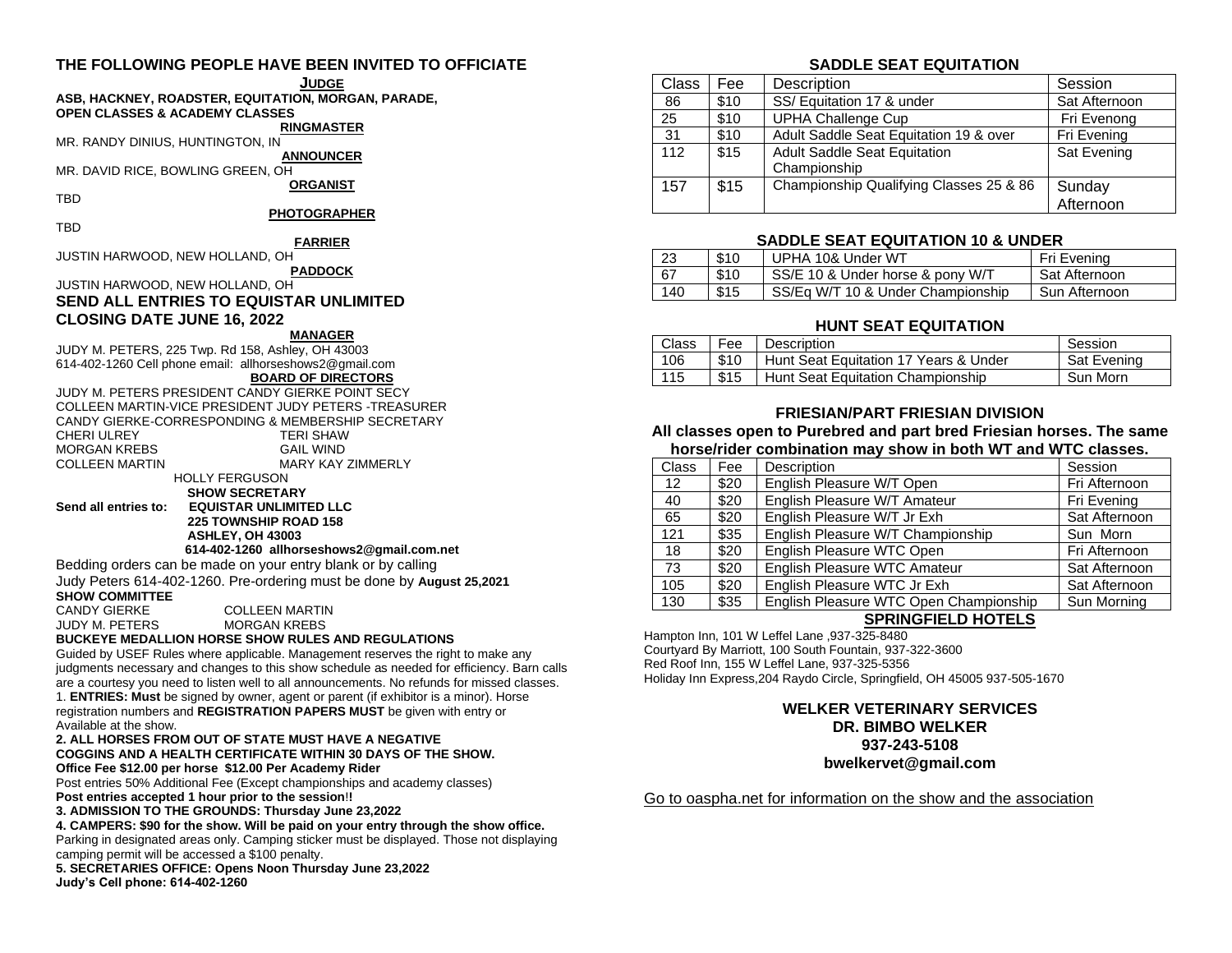**ENGLISH PLEASURE DIVISION** \*\* Open to horse of any breed or combination of breeds. Open To horses or ponies unless otherwise noted. Stallions are prohibited in this division. Use of artificial appliances on the show grounds is prohibited and tail sets or bustle or tail Tongue ties & inconspicuously applied hair in the tail and/or mane Are permitted. Saddle Seat classes: full or Pelham bridle may be used, English style saddle (no forward seat saddles.)To be shown with full mane & tail without braids. Informal saddle seat attire with hat Coat or protective headgear. To stand quietly & back readily in the lineup. Shown at flat walk, trot, extended trot & canter

Driving: shown to 2 or 4 wheeled pleasure cart with light harness, blinkers, overcheck with separate bit or side check and snaffle bit. Shown with full mane & tail without braids. To stand quietly & back readily in the lineup to be shown flat walk, trot & extended trot. Prospect Class may show in a full bridle or snaffle & martingale

| Class | Fee                       | Description                                      | Session       |  |  |
|-------|---------------------------|--------------------------------------------------|---------------|--|--|
|       | OPEN SADDLE SEAT PLEASURE |                                                  |               |  |  |
| 6     | \$20                      | Open English Pleasure Saddle Seat Adult          | Fri Afternoon |  |  |
| 102   | \$20                      | Open English Pleasure Saddle Seat Jr Exh         | Sat Evening   |  |  |
| 127   | $\overline{\$}35$         | Open English Pleasure Saddleseat Champ           | Sun Morning   |  |  |
|       |                           | <b>OPEN HUNT SEAT PLEASURE</b>                   |               |  |  |
| 8     | \$20                      | Open English Pleasure Hunt Seat Adult            | Fri Afternoon |  |  |
| 39    | \$20                      | Open English Hunt Seat Pleasure Jr Exh           | Fri Evening   |  |  |
| 116   | \$35                      | Open Pleasure Hunt Seat Pleasure<br>Championship | Sun Morn      |  |  |
|       |                           | <b>Open Driving</b>                              |               |  |  |
| 17    | \$20                      | Open Pleasure Driving                            | Fri Afternoon |  |  |
| 97    | \$35                      | Open Pleasure Driving Championship               | Sat Evening   |  |  |
|       |                           | <b>WALK TROT PLEASURE</b>                        |               |  |  |
| 24    | \$20                      | Open W/T English PI Novice Rider all ages        | Fri Evening   |  |  |
| 82    | \$20                      | 11 & under W/T Pleasure All Seat H//Pony         | Sat Afternoon |  |  |
| 27    | \$20                      | Open W/J Western Pleasure All Ages OTAB          | Fri Evening   |  |  |
| 123   | \$35                      | Open Walk/Trot English Pleasure                  | Sun Morning   |  |  |
|       |                           | Championship                                     |               |  |  |
|       |                           | <b>OPEN WESTERN PLEASURE</b>                     |               |  |  |
| 4     | \$20                      | Open Western Pleasure All breeds                 | Fri Afternoon |  |  |
| 139   | \$35                      | Open Western Pleasure Championship               | Sun Afternoon |  |  |
| 21    | \$0                       | Leadline 6 Yr. & under                           | Fri Evening   |  |  |
| 64    | \$0                       | Leadline 6 Yr. & under                           | Sat Morn      |  |  |
|       |                           | <b>ASB/Open WT Show Prospect</b>                 |               |  |  |
|       |                           | Show in a full or snaffle bridle, martingale     |               |  |  |
| 100   | \$20                      | ASB/Open WT Show Prospect                        | Sat Evening   |  |  |
| 135   | \$20                      | ASB/Open WT Show Prospect                        | Sun Morning   |  |  |

### **TBA CLASSES**

In an effort to offer classes our exhibitors do not find in our schedule we offer the following 5 class spaces for additional classes. The classes must not be classes already offered.

The fee for the open TBA class sponsorship is \$75 the classes may not be added after the horse show has started.

| Class | Fee  | Description | Session       |
|-------|------|-------------|---------------|
| 10    | \$20 | TBA #1      | Fri Afternoon |
| 20    | \$20 | TBA # 2     | Fri Afternoon |
| 69    | \$20 | TBA #3      | Sat Afternoon |
| 79    | \$20 | TBA #4      | Sat Afternoon |

| 6. ENTRY FEES    | Pre-entry | Post-Entry         |
|------------------|-----------|--------------------|
| A. Equitation    | \$10.00   | \$15.00            |
| B. Performance   | \$20.00   | \$30.00            |
| C. Academy       | \$10.00   | No Post Entry Fees |
| D. Championships | \$35.00   | No Post Entry Fees |

7. STALL FEES: Stalls are 10 X10 constructed of a combination of steel pipe and wood. 318 STALLS INDOORS .AFTER THOSE FILL WITH PAID STALLS OUTDOOR BARNS WILL BE USED. ONLY 150 AVALIABLE. NO FIRST BEDDING PROVIDED ONLY SHAVINGS MAY BE USED MUST BE PURCHASED FROM CHAMPIONS CENTER EARLY ARRIVLS PRIOR TO THURSDAY EARLY ARRIVAL FEES APPLY early arrivals \$25/stall/day

|                                                                 |       | PAID BY 6/16/2022 PAID AFTER 6/17/2022 |
|-----------------------------------------------------------------|-------|----------------------------------------|
| BOX STALLS (SHAVINGS BEDDING ONLY)                              | -S 90 | \$110                                  |
| TACK STALLS                                                     | \$90  | \$110                                  |
| GROUNDS FEE (Per horse with no stall)                           | \$ 35 |                                        |
| EUTRIEA ALAAE JUUL 14 AAAA AT LUL EEEA HUIAT BE BAIB TA BEAEN/E |       |                                        |

### **ENTRIES CLOSE JUNE 16,2022 STALL FEES MUST BE PAID TO RECEIVE EARLY BIRD REBATE NOT OPEN CHECK**

### **STALL FEES AFTER AUGUST JUNE 17,2022 ADD \$20 PER STALL**

8. HOLDING OF CLASSES. Only exhibitors who have back-to-back classes may request a 3-minute hold. Request forms are available in the horse show office and MUST BE MADE ONE HOUR BEFORE THE SESSION IN WHICH THE CONFLICT OCCURS.

9. Championships: Entries must have been entered, shown and judged in any class in the division. The first three ribbon winners (see division for force back classes) are required to show back or forfeit their winnings (Points earned).

10. Prizes All Halter, Qualifying & Equitation: Medallions through 6 places. Championship: Ribbons through 6 places and Champion Trophy & Sash

11. REFUNDS: No refund on canceled entries & stalls after closing date. Refund on entries fees only with a Vets certificate.

12. INDEBTEDNESS: Any indebtedness to this show or any approved show of the OASPHA, Inc. the points of the individual member causing the debt will be withheld until the debt is paid in full. Entries will be refused.

13. CHANGES: The show committee welcomes suggestions for the show, however, due to schedule and time constraints, we are not able to add or change classes after January 1st.

14. RING PROCEDURE AND CONDUCT; A maximum of 2 minutes to enter the ring after the class is called and the first entrant is in the ring will be allowed.

15. PROTESTS & COMPLAINTS; Will be handled by a committee designated by the show chairman.

16. DOGS: All dogs must be on a leash, not exceeding 6 feet in length, at all times. The Clark County Humane Society will remove loose dogs.

**17. Bedding orders can be made on your entry blank or by calling Judy Peters 614-402-1260. Pre ordering must be done by the June 16 ,2022 prior to the show so it can be delivered to your stalls.** 

18. NON SHOWING HORSE WILL BE ASESSED A \$50 FEE IN ADDITION TO THEIR STALL FEE.

**19.** QUALIFING SHOW FOR 2022 NATIONAL SELECT SERIES CHAMPIONSHIP.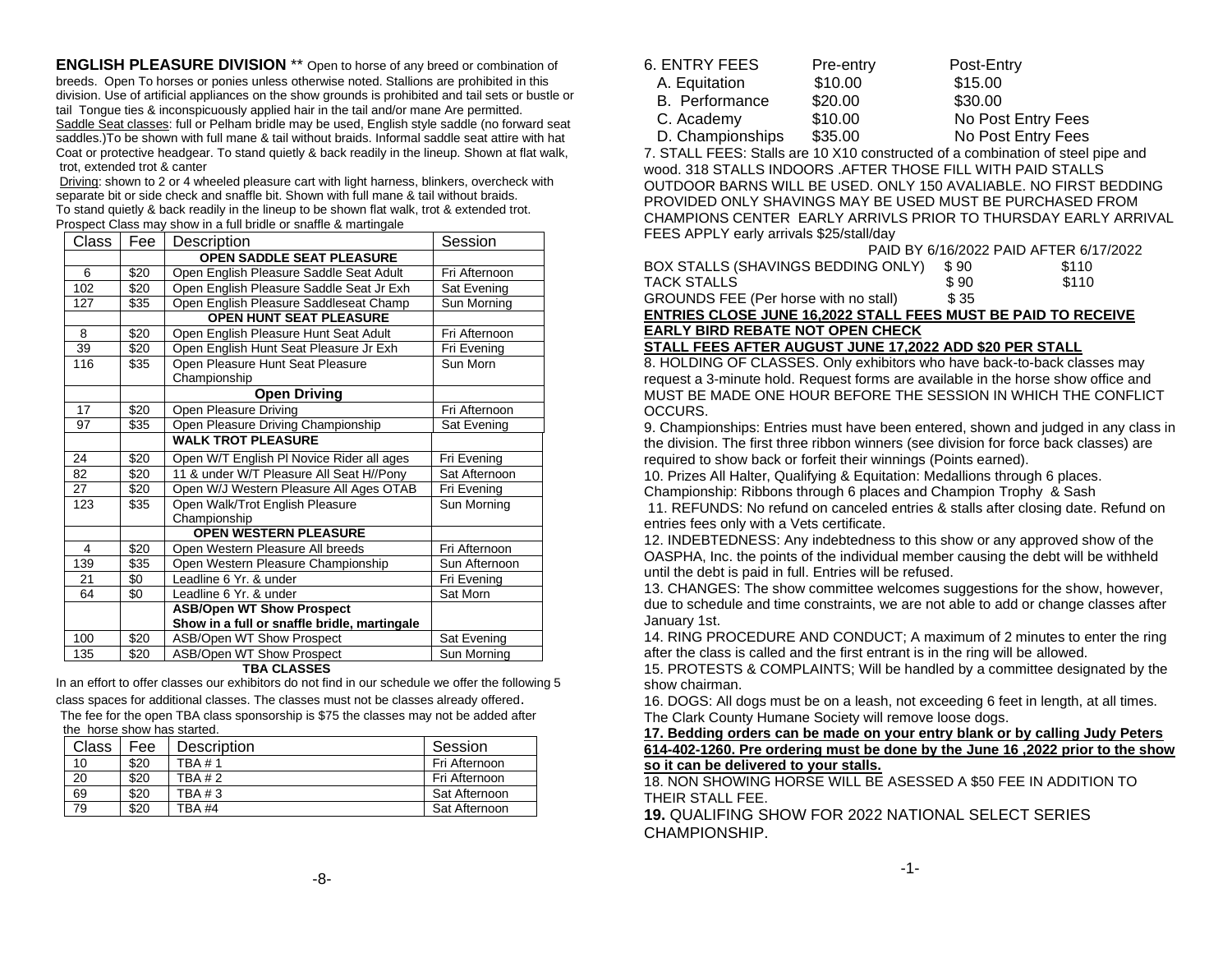# **AMERICAN SADDLEBRED DIVISION**

Please remember that a professional may not show Saddlebred pleasure horses in any class except open in hand at a show in which they show in ASB Pleasure classes.

Proof of ownership and Registration Required. Copies of Registration Papers Must Be sent with Entries. **ASB FIVE GAITED SECTION**

To be shown at a walk, trot, canter slow gait & rack both ways of the ring.

| <b>Class</b> | Fee  | Description                        | Session       |
|--------------|------|------------------------------------|---------------|
| 14           | \$20 | Junior/Limit                       | Fri Afternoon |
| 44           | \$20 | Open/Novice                        | Fri Evening   |
| 104.         | \$20 | Junior Exhibitor riders 17 & under | Sat Evening   |
| 138.         | \$35 | Junior Exhibitor Championship      | Sun Morning   |
| 114.         | \$20 | Amateur St/G/M                     | Sat Evening   |
| 161.         | \$35 | Amateur Championship               | Sun Afternoon |
| 150.         | \$35 | Open Grand Championship            | Sun Afternoon |

# **ASB/OPEN FINE HARNESS SECTION**

Shown at an animated walk and park trot and "show your horse ", except for the amateur class that will not be faster than a park trot. Open to all Breeds,

| Class | Fee  | <b>Description</b>   | Session       |
|-------|------|----------------------|---------------|
| 22.   | \$20 | Open                 | Fri Evening   |
| 96.   | \$20 | Amateur              | Sat Evening   |
| 134.  | \$35 | Amateur Championship | Sun Morn      |
| 137.  | \$35 | Championship         | Sun Afternoon |
|       |      |                      |               |

# **ASB THREE GAITED SECTION**

To be shown at an animated walk, park trot and canter both ways of the ring.

| Class | Fee  | Description                           | Session       |
|-------|------|---------------------------------------|---------------|
| 35    | \$20 | Open/Novice                           | Fri Evening   |
| 152   | \$35 | Open Championship                     | Sun Afternoon |
| 32    | \$20 | Amateur/Jr. Exhibitor Concurrent      | Fri Evening   |
| 141   | \$35 | Amateur Jr Ex Championship Concurrent | Sun Afternoon |
| 91    | \$20 | Junior/Limit Horse                    | Sat Afternoon |

**ASB PARK FULL MANE & TAIL** Horses shown in Classes in the Park Horse Section are ineligible to show in the Saddlebred Performance Division at the same show except in the In Hand or Model Classes (exception: Equitation Horses) Horses may not cross enter between open and pleasure within this section.

| <b>Class</b> | Fee  | Description                          | Session       |
|--------------|------|--------------------------------------|---------------|
|              | \$20 | FMT, Open                            | Fri Afternoon |
| 13           | \$20 | Junior/Novice Horse                  | Fri Afternoon |
| 126.         | \$35 | Open Champ FMT                       | Sun Morning   |
| 77.          | \$20 | FMT Amateur,                         | Sat Afternoon |
| 41           | \$20 | FMT Junior Exhibitor 17 & under      | Fri Evening   |
| 132.         | \$35 | FMT, Amateur/Jr Exh Champ Concurrent | Sat Afternoon |

# **ASB PLEASURE DRIVING SECTION**

| Class | Fee  | Description                      | Session       |
|-------|------|----------------------------------|---------------|
| 109.  | \$20 | Show Pleasure Driving            | Sat Evening   |
| 147.  | \$35 | Show Pl. Driving Championship    | Sun Morn      |
| 90.   | \$20 | Country Pl. Driving              | Sat Afternoon |
| 118.  | \$35 | Country PI. Driving Championship | Sun Afternoon |

# **MORGAN DIVISION MORGAN ENGLISH PLEASURE SECTION**

| Class | Fee  | Description  | Session       |
|-------|------|--------------|---------------|
| 11.   | \$20 | Open         | Fri Afternoon |
| 87.   | \$20 | Amateur      | Sat Afternoon |
| 155.  | \$35 | Championship | Sun Afternoon |

# **MORGAN WESTERN PLEASURE SECTION**

| Class | Fee  | Description  | Session       |
|-------|------|--------------|---------------|
| 99.   | \$20 | Amateur      | Sat Evening   |
| 68    | \$20 | Open         | Sat Afternoon |
| 160.  | \$35 | Championship | Sun Afternoon |

# **MORGAN HUNTER PLEASURE SECTION**

| Class | Fee  | Description  | Session       |
|-------|------|--------------|---------------|
|       | \$20 | Open         | Fri Afternoon |
| 84    | \$20 | Amateur      | Sat Afternoon |
| 111   | \$20 | Ladies       | Sat Evening   |
| 119   | \$35 | Championship | Sun Morning   |

# **ROAD HORSE**

# **May be any breed of horse**

| Class | Fee  | Description                      | Session       |
|-------|------|----------------------------------|---------------|
| 16.   | \$20 | Open UNDER SADDLE                | Fri Afternoon |
| 101.  | \$35 | <b>Championship UNDER SADDLE</b> | Sat Evening   |
| 36.   | \$20 | Open To Bike                     | Fri Evening   |
| 158.  | \$35 | Open To Bike Championship        | Sun Afternoon |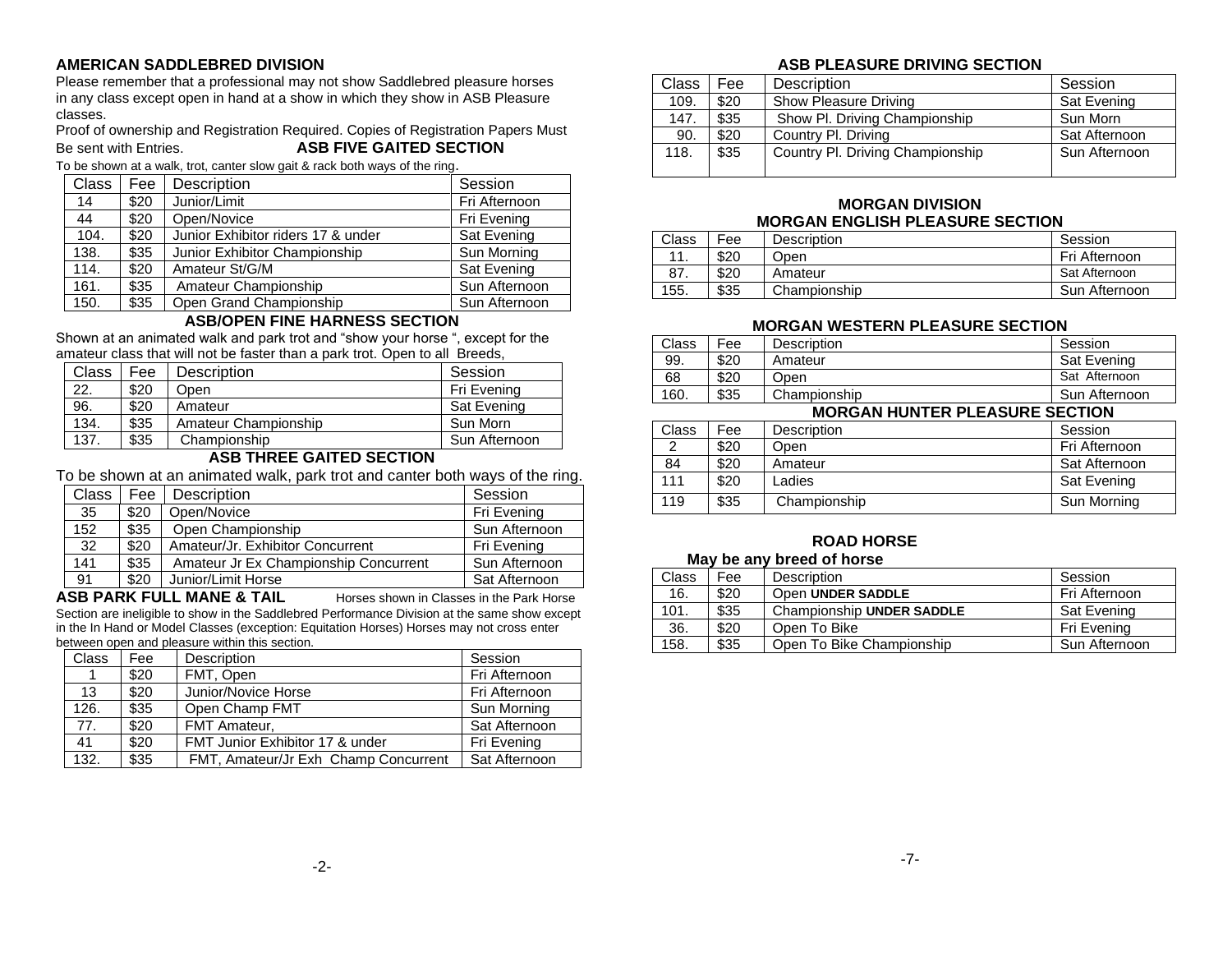# **ACADEMY DIVISION**

 Open to riders who are enrolled in a riding lesson program. Riders are to wear long sleeved shirt, tie, dark pants or jodhpurs & boots with heels. Helmets may be worn and are encouraged. Horses used in these classes must be school horse but may be shown in other classes at this horse show for which they qualify. Once a rider has shown in a class where they are required to show at a canter, they may not go back to walk & trot classes. Any unruly horse will be excused.

For safety drivers may have an assistant for safety and it is encouraged. There will be no penalty for an assistant. Horsemanship Classes judged on rider's basic equitation skills with correct diagonals and leads. Showmanship Classes judged on rider's ability to control and show their mount. The rider's command of the horse is to be considered.

# ALL CLASSES ARE SATURDAY MORNING AT 8:30 AM.

| Class | Fee  | Description                                |
|-------|------|--------------------------------------------|
| 45    | \$10 | Academy Horsemanship Adult W/T/C           |
| 46    | \$10 | Academy Showmanship Adult W/T/C            |
| 47    | \$10 | Academy Horsemanship 11-13 WTC             |
| 48    | \$10 | Academy Showmanship 11-13 WTC              |
| 49    | \$10 | Academy Horsemanship 14-17 W/T/C           |
| 50    | \$10 | Academy Showmanship 14- 17 W/T/C           |
| 51    | \$10 | Academy Horsemanship Adult W/T             |
| 52    | \$10 | Academy Showmanship Adult W/T              |
| 53    | \$10 | Academy Horsemanship 14-17 Yrs. W/T        |
| 54    | \$10 | Academy Showmanship 14-17 Yrs. W/T         |
| 55    | \$10 | Academy Horsemanship 11 - 13 Yrs. W/T      |
| 56    | \$10 | Academy Showmanship 11-13 & Years W/T      |
| 57    | \$10 | Academy Horsemanship 10 Yrs. W/T           |
| 58    | \$10 | Academy Showmanship 10 Yrs W/T             |
| 59    | \$10 | Academy Horsemanship 9 Yrs. W/T            |
| 60    | \$10 | Academy Showmanship 9 Yrs. W/T             |
| 61    | \$10 | Academy Horsemanship 8 & under WT          |
| 62    | \$10 | Academy Showmanship 8 & Under W/T          |
| 63    | \$10 | Academy Leadline Horsemanship 8 & under WT |
| 64    | \$0  | Leadline 6 & Under                         |

Meeting Friday with Academy Instructors

# **PARADE HORSE SECTION**

| Class | Fee  | Description                        | Session       |
|-------|------|------------------------------------|---------------|
| 95.   | \$20 | Open Parade Horse                  | Sat Evening   |
| 136.  | \$35 | Parade Horse Championship          | Sun Afternoon |
| 42    | \$20 | Saddle Type Horse Western Eq       | Fri Evening   |
| 117   | \$35 | Saddle Type Horse Western Eq Champ | Sun Morn      |

# **ASB PARK PLEASURE SECTION**

| Class | Fee  | Description                        | Session       |
|-------|------|------------------------------------|---------------|
|       | \$20 | Open Driving                       | Fri Afternoon |
| 144   | \$35 | Driving Champ                      | Sun Afternoon |
| 74    | \$20 | Park Pleasure, Open/Jr/Limit       | Sat Afternoon |
| 154   | \$35 | Park Pleasure Open Championship    | Sun Afternoon |
| 110   | \$20 | <b>Amateur Park Pleasure</b>       | Sat Evening   |
| 159   | \$35 | Amateur Park Pleasure Championship | Sun Afternoon |

### **ASB THREE GAITED ENGLISH SHOW PLEASURE SECTION**

| Class | Fee  | Description                            | Session       |
|-------|------|----------------------------------------|---------------|
| 5     | \$20 | Novice Horse                           | Fri Afternoon |
| 142   | \$35 | Novice Horse Championship Must Show In | Sun Afternoon |
|       |      | Class 5                                |               |
| 37    | \$20 | Adult Amateur 18 -49                   | Fri Evening   |
| 26    | \$20 | Adult Amateur Masters 50 & Over        | Fri Evening   |
| 153   | \$35 | Adult Amateur Champ must have shown in | Sun Afternoon |
|       |      | class 37 & 26                          |               |
| 71    | \$20 | Amateur-Owner-Trainer-Rider            | Sat Afternoon |
| 107   | \$20 | Novice Rider                           | Sat Evening   |
| 129   | \$35 | Novice Rider Champ must show Class 107 | Sun Morn      |
| 78    | \$20 | Junior Exhibitor 14-17                 | Fri Evening   |
| 149   | \$35 | Jr Ex. Championship                    | Sun Afternoon |
| 43    | \$25 | Novice Rider                           | Fri Afternoon |
| 129   | \$35 | Novice Rider Champ Must Show Class 43  | Sun Morning   |

# **ASB FIVE GAITED ENGLISH PLEASURE SECTION**

| Class | Fee  | <b>Description</b>                     | Session       |
|-------|------|----------------------------------------|---------------|
| 28    | \$20 | 5 Gaited Show Pleasure                 | Fri Evening   |
| 146   | \$35 | 5 Gaited Show Championship             | Sun Afternoon |
| 72    | \$20 | 5 Gaited Country Pleasure              | Sat Afternoon |
| 124   | \$35 | 5 Gaited Country Pleasure Championship | Sun Morning   |

# **ASB THREE GAITED ENGLISH COUNTRY PLEASURE SECTION**

| Class | Fee  | Description                             | Session       |
|-------|------|-----------------------------------------|---------------|
| 19    | \$20 | Amt-Owner-Trainer                       | Fri Afternoon |
| 30    | \$20 | Novice Horse                            | Sun Afternoon |
| 83    | \$20 | Adult Amateur Masters 50 & Over         | Sat Afternoon |
| 103   | \$20 | Adult Amateur 18-49                     | Sat Evening   |
| 151   | \$35 | Adult Amateur Championship must show in | Sun Afternoon |
|       |      | class 83 & 103                          |               |
| 88    | \$20 | Junior Exhibitor 17 & Under             | Sat Afternoon |
| 125   | \$35 | Junior Exhibitor Championship           | Sun Morn      |
| 81    | \$20 | Novice Rider                            | Sat Afternoon |
| 156   | \$35 | Novice Rider Champ Must show class 81   | Sun Afternoon |